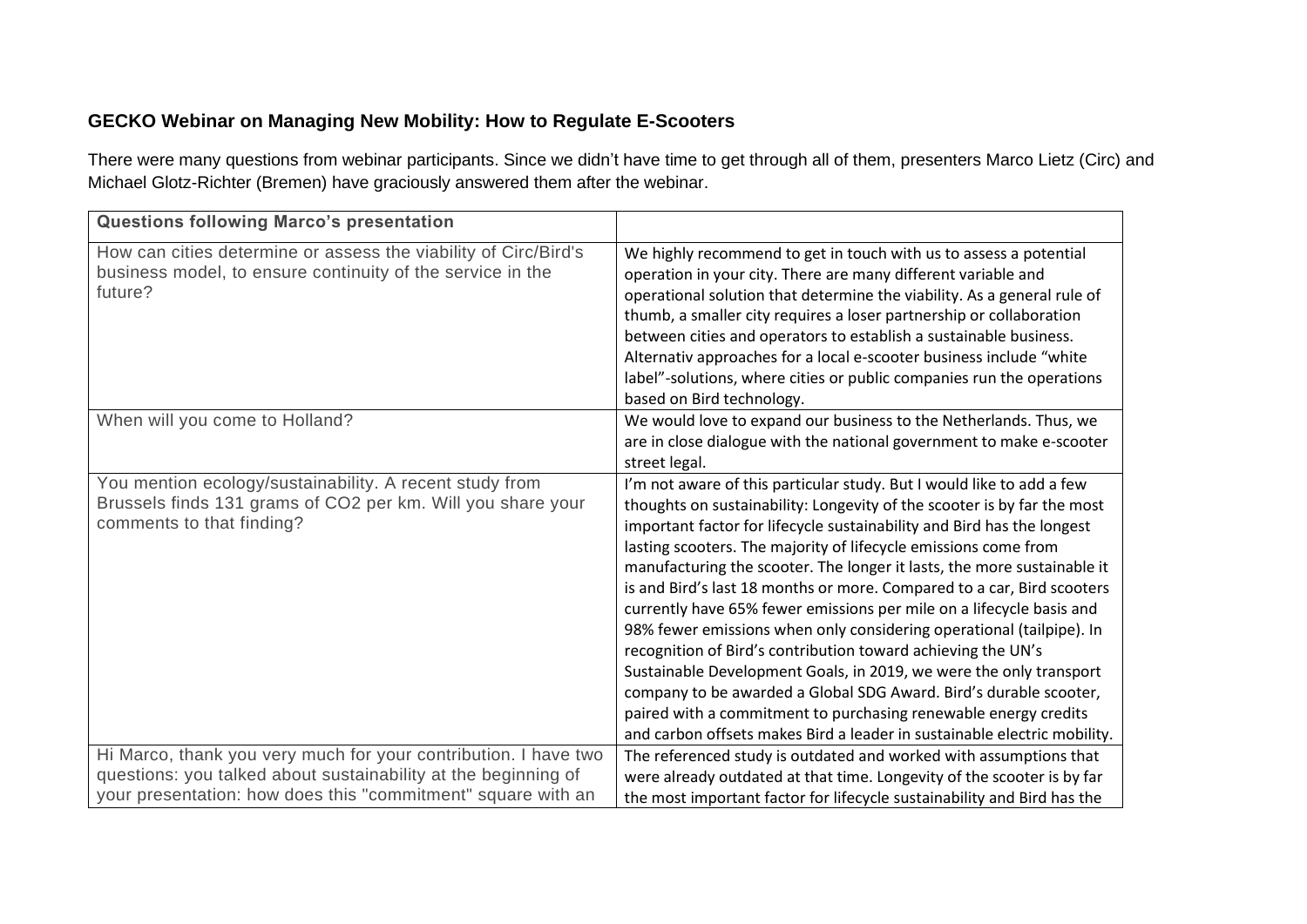| average life of your vehicles of just 28 days? Additionally, I<br>found your point on safe infrastructure very interesting.<br>Nonetheless, I have a doubt: safety is composed of three<br>factors (vehicles, infrastructure and behaviour), what is your<br>role with regards to the latter?<br>What is the most common partnership Circ makes with cities?<br><b>Business model?</b> | longest lasting scooters. The majority of lifecycle emissions come from<br>manufacturing the scooter. The longer it lasts, the more sustainable it<br>is and Bird's last 18 months or more. Compared to a car, Bird scooters<br>currently have 65% fewer emissions per mile on a lifecycle basis and<br>98% fewer emissions when only considering operational (tailpipe).<br>While my presentation was focused on safe infrastructure, vehicle &<br>behaviour are equally important. As a company we focus on the safety<br>variables that we can control: designing the safest vehicles, setting the<br>safest operational policies, educating our riders and<br>encouraging/enforcing respectful riding and parking behaviour. The<br>durability of our vehicles -- which now last 18 months - also enhances<br>the reliability and safety of our vehicles. Bird is innovating across<br>vehicles, operational practices, and technology to ensure Birds are<br>properly parked and the right-of-way remains clear. Our training, rider<br>education and technical innovations like geospeed limiting and<br>Community Mode deter reckless and lawless riding, double riding and<br>improper parking.<br>Bird has augmented video, in-app, and online education with<br>hundreds of free in-person trainings that are most often done in<br>collaboration with local safety advocates. Users who fail to comply<br>with rules, or who ride or park improperly, are fined and ultimately<br>have their accounts suspended or terminated.<br>Circ has established different kinds of local partnerships. Integration<br>into local public transport operators (PTO) I one of the most impactful<br>partnerships, which often includes technical integration of Circ<br>services in PTO app, creation of e-scooter parking spaces at PTO |
|----------------------------------------------------------------------------------------------------------------------------------------------------------------------------------------------------------------------------------------------------------------------------------------------------------------------------------------------------------------------------------------|-----------------------------------------------------------------------------------------------------------------------------------------------------------------------------------------------------------------------------------------------------------------------------------------------------------------------------------------------------------------------------------------------------------------------------------------------------------------------------------------------------------------------------------------------------------------------------------------------------------------------------------------------------------------------------------------------------------------------------------------------------------------------------------------------------------------------------------------------------------------------------------------------------------------------------------------------------------------------------------------------------------------------------------------------------------------------------------------------------------------------------------------------------------------------------------------------------------------------------------------------------------------------------------------------------------------------------------------------------------------------------------------------------------------------------------------------------------------------------------------------------------------------------------------------------------------------------------------------------------------------------------------------------------------------------------------------------------------------------------------------------------------------------------------------------------------------------------------|
|                                                                                                                                                                                                                                                                                                                                                                                        | stations, joint marketing & PR activities. Those partnerships are                                                                                                                                                                                                                                                                                                                                                                                                                                                                                                                                                                                                                                                                                                                                                                                                                                                                                                                                                                                                                                                                                                                                                                                                                                                                                                                                                                                                                                                                                                                                                                                                                                                                                                                                                                       |
|                                                                                                                                                                                                                                                                                                                                                                                        | focused on establishing e-scooters in the daily mobility behaviour of<br>the citizens complementing the PTO services.                                                                                                                                                                                                                                                                                                                                                                                                                                                                                                                                                                                                                                                                                                                                                                                                                                                                                                                                                                                                                                                                                                                                                                                                                                                                                                                                                                                                                                                                                                                                                                                                                                                                                                                   |
| How to guarantee safety with other vulnerable users (cyclist,                                                                                                                                                                                                                                                                                                                          | There are two key aspects to approach this topic: rider behaviour &                                                                                                                                                                                                                                                                                                                                                                                                                                                                                                                                                                                                                                                                                                                                                                                                                                                                                                                                                                                                                                                                                                                                                                                                                                                                                                                                                                                                                                                                                                                                                                                                                                                                                                                                                                     |
| pedestrian, children elderly)?                                                                                                                                                                                                                                                                                                                                                         | infrastructure. With regards to infrastructure, the main goal should be                                                                                                                                                                                                                                                                                                                                                                                                                                                                                                                                                                                                                                                                                                                                                                                                                                                                                                                                                                                                                                                                                                                                                                                                                                                                                                                                                                                                                                                                                                                                                                                                                                                                                                                                                                 |
|                                                                                                                                                                                                                                                                                                                                                                                        | to create bike lanes that provide enough safe space for bikes & e-                                                                                                                                                                                                                                                                                                                                                                                                                                                                                                                                                                                                                                                                                                                                                                                                                                                                                                                                                                                                                                                                                                                                                                                                                                                                                                                                                                                                                                                                                                                                                                                                                                                                                                                                                                      |
|                                                                                                                                                                                                                                                                                                                                                                                        |                                                                                                                                                                                                                                                                                                                                                                                                                                                                                                                                                                                                                                                                                                                                                                                                                                                                                                                                                                                                                                                                                                                                                                                                                                                                                                                                                                                                                                                                                                                                                                                                                                                                                                                                                                                                                                         |
|                                                                                                                                                                                                                                                                                                                                                                                        | scooters. In the end, it's the car that poses a threat to vulnerable                                                                                                                                                                                                                                                                                                                                                                                                                                                                                                                                                                                                                                                                                                                                                                                                                                                                                                                                                                                                                                                                                                                                                                                                                                                                                                                                                                                                                                                                                                                                                                                                                                                                                                                                                                    |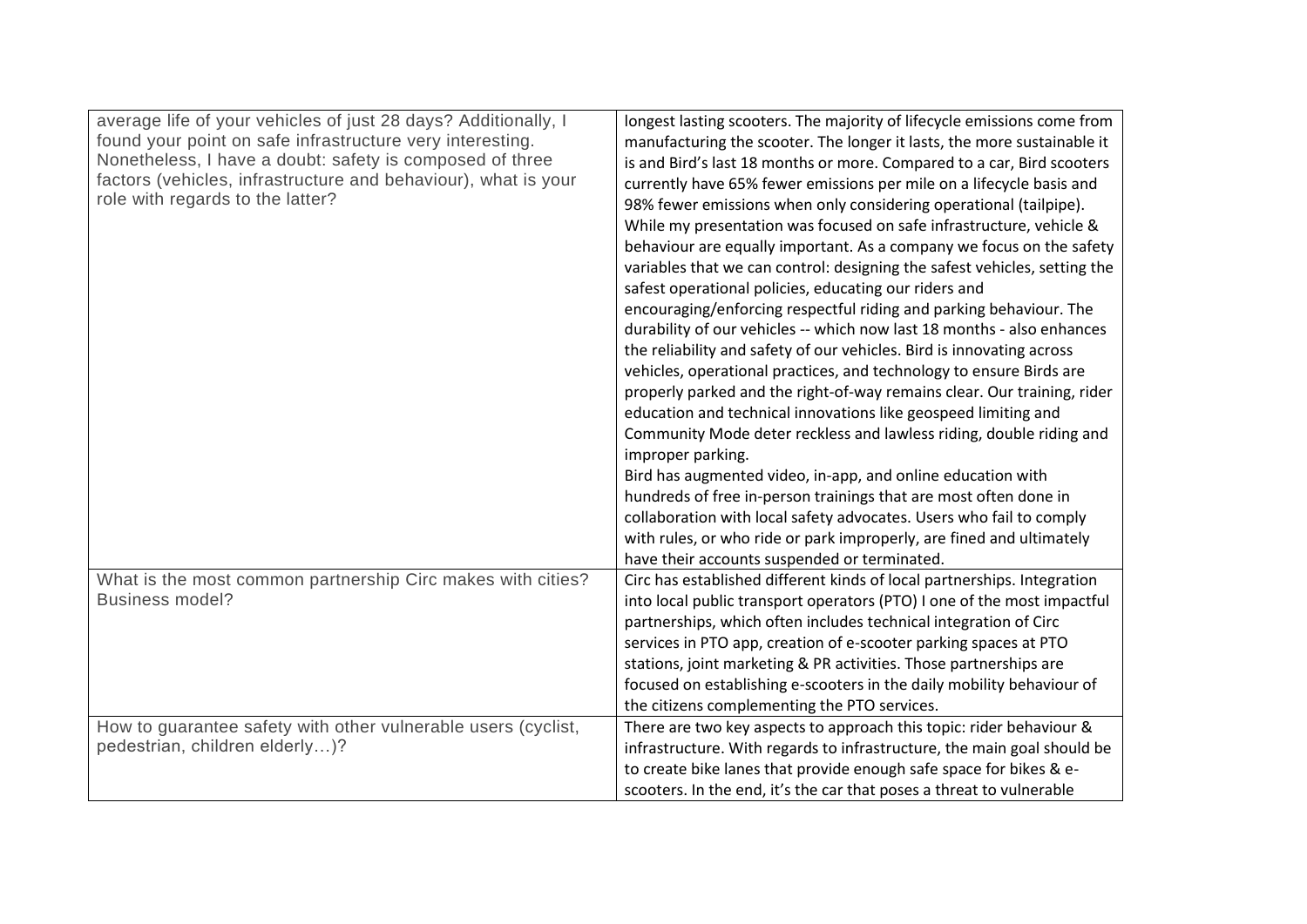|                                                                                                                   | users, including e-scooter riders. To learn more about safe<br>infrastructure, I recommend the Bird Safety Report:<br>https://www.bird.co/wp-content/uploads/2019/12/Bird-Safety-<br>Report-April-2019.pdf<br>On rides behaviour: Our training, rider education and technical<br>innovations like geospeed limiting and Community Mode deter<br>reckless and lawless riding, double riding and improper parking. Bird<br>has augmented video, in-app, and online education with hundreds of<br>free in-person trainings that are most often done in collaboration with<br>local safety advocates. Users who fail to comply with rules, or who<br>ride or park improperly, are fined and ultimately have their accounts<br>suspended or terminated.                     |
|-------------------------------------------------------------------------------------------------------------------|------------------------------------------------------------------------------------------------------------------------------------------------------------------------------------------------------------------------------------------------------------------------------------------------------------------------------------------------------------------------------------------------------------------------------------------------------------------------------------------------------------------------------------------------------------------------------------------------------------------------------------------------------------------------------------------------------------------------------------------------------------------------|
| Questions following Michael's presentation                                                                        |                                                                                                                                                                                                                                                                                                                                                                                                                                                                                                                                                                                                                                                                                                                                                                        |
| What do you think of docking stations for e-scooter parking and<br>charging?                                      | Such docking stations may reduce the traffic that is created by collecting<br>vehicles or batteries. That would be a good point. Difficult is always space<br>consumption in narrow streets - which need a public and political agreement<br>about the benefits for all. Questions remain: who will built (pay) and<br>operate/maintain such stations? How to generate benefits for users to leave<br>the scooter at the station and not in front of their destination? How to deal<br>with the different operators at the same docking stations (e.g. in terms of<br>payments for use/electricity).<br>Again, a very important point with very limited street space: a conversion of<br>a car-parking for e-scooter docking stations will need political decision and |
|                                                                                                                   | support by citizens. Another reason why e-scooter operators have to<br>organise keeping the rules                                                                                                                                                                                                                                                                                                                                                                                                                                                                                                                                                                                                                                                                      |
| What data could operators provide that would be helpful for the<br>city? In terms of infrastructure, safety, etc. | The data that operators can provide is mainly related to the start and<br>destination of scooter trips - so you see the main demand and related<br>routes. Looking at the very limited size of the operational area (in<br>comparison to the entire city area), also the value of such data will be<br>limited. If cities depend on such data, there would be something wrong with<br>their mobility plans and related transport modelling. But it is a nice add-on.                                                                                                                                                                                                                                                                                                   |
|                                                                                                                   | From my point of view, the communication with operators concerning the<br>experience in daily operation is of more importance. Also the potential of                                                                                                                                                                                                                                                                                                                                                                                                                                                                                                                                                                                                                   |